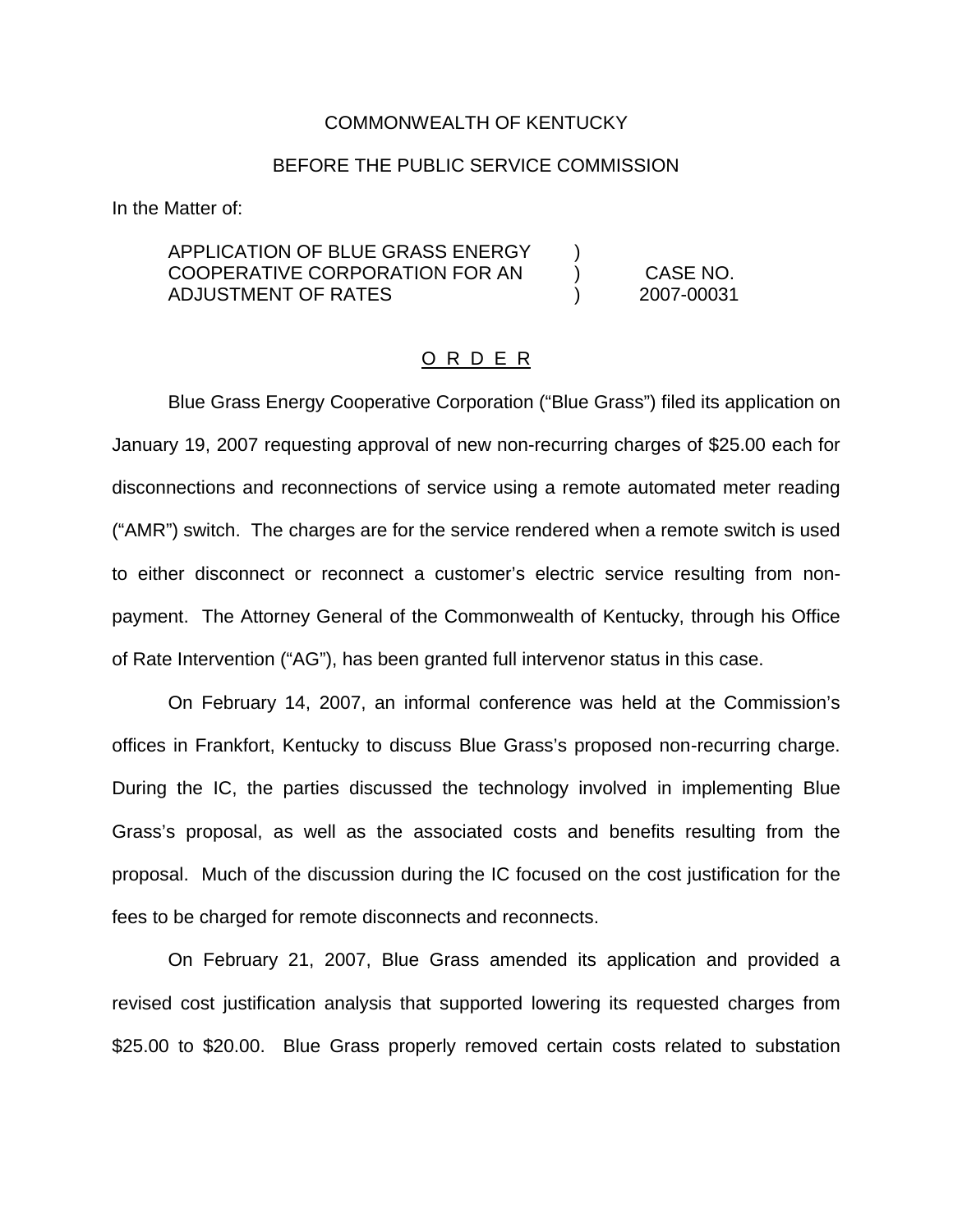equipment from its calculation and will seek recovery of those costs with related AMR costs in its next general rate case.

The Blue Grass AMR project was approved in its 2004-2005 construction work plan.<sup>1</sup> The AMR technology utilized by Blue Grass enables remote meter reading, but meters must be equipped with an additional remote service switch module to perform remote disconnects or reconnects. Blue Grass plans to install the remote service switches on the meters of members who are routinely disconnected for non-payment.

The possibility of discrimination influencing the placement of the remote switches was addressed during the IC. However, in no instance will the fees for remote disconnects or reconnects exceed the existing fees for manual disconnects or reconnects. Approximately 168 accounts have been identified as habitually delinquent for payment. Only the meters of those members will initially be equipped with the remote service switch module and only in instances of non-payment by those customers will the new \$20.00 remote disconnect and reconnect fees apply. The fees for those customers will actually decrease from the currently tariffed charge of \$25.00 for disconnects and reconnects, which is based on the traditional method of dispatching service personnel to a premises and manually disconnecting or reconnecting service.

Blue Grass states in its amended application that most of its members who are disconnected for non-payment request reconnection after normal business hours. Blue Grass's current tariff provides for after-hours reconnection at a cost to the member of \$50.00. Using a remote disconnect switch the after-hours reconnect charge is

Case No. 2004-00251, Application of Blue Grass Energy Cooperative Corporation For A Certificate of Convenience and Necessity For Its 2004-2005 Construction Work Plan, Order dated November 15, 2004.